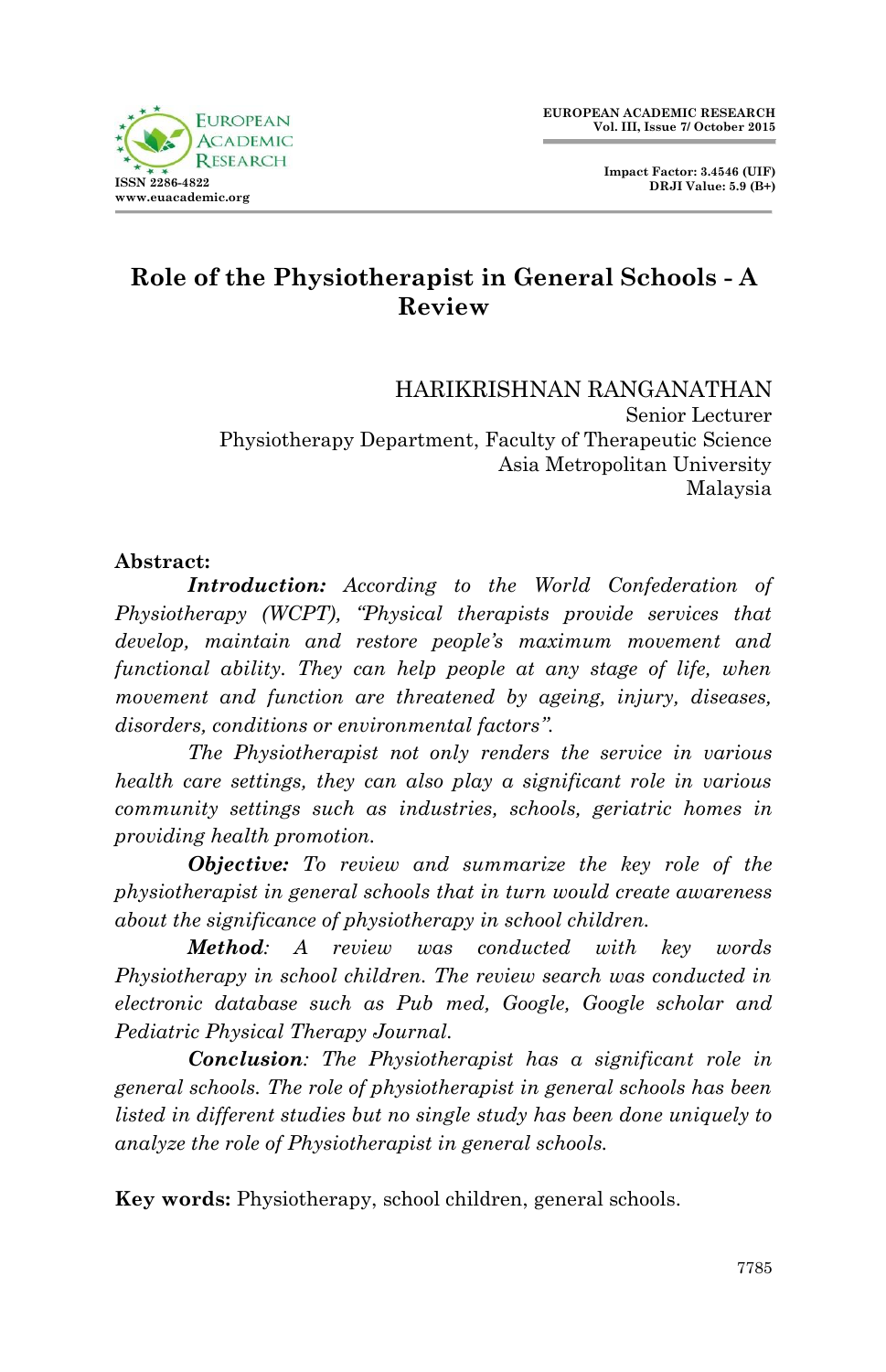# **INTRODUCTION:**

*"It's easier to take a small action now Instead of a big action someday"*

The word 'now' in the above quote refers pediatric age group. The root cause of many disease/disability originates from pediatric age.

The physiotherapist plays a significant role in providing health care and it is a highly recognized profession globally. The Physiotherapist is a healthcare professional dealing with human functions, movement and maximizing potential. They work in wide-areas including hospitals, clinics, industries, elderly homes and special schools.

Physiotherapy is certainly far more than fixing musculoskeletal sports injuries, although that is perhaps the most common perception of the profession. It uses physical approaches to promote, maintain and restore physical, psychological and social well-being**<sup>1</sup> .**

Physiotherapist is considered to play a significant role in tertiary care, but the real fact is the physiotherapist can play a significant role in primary and secondary level of health care delivery. In early days the scope of physiotherapist is limited to clinical and hospital settings, but now the physiotherapist can play significant role in various community settings such as schools, sports clubs, and geriatric home.

**Diane<sup>2</sup>** the school is an opportune location for healthpromotion work because it is where children and young people gather: where they spend the greatest part of their growing up years outside the home environment: and it is, effectively their workplace. A paradigm shift to a social model of health across all departments, agencies, and professions in needed in order to improve child and adolescent health.

**Patricia J Ohtake<sup>3</sup>** Physical therapists are health care professionals who contribute to the health of individuals and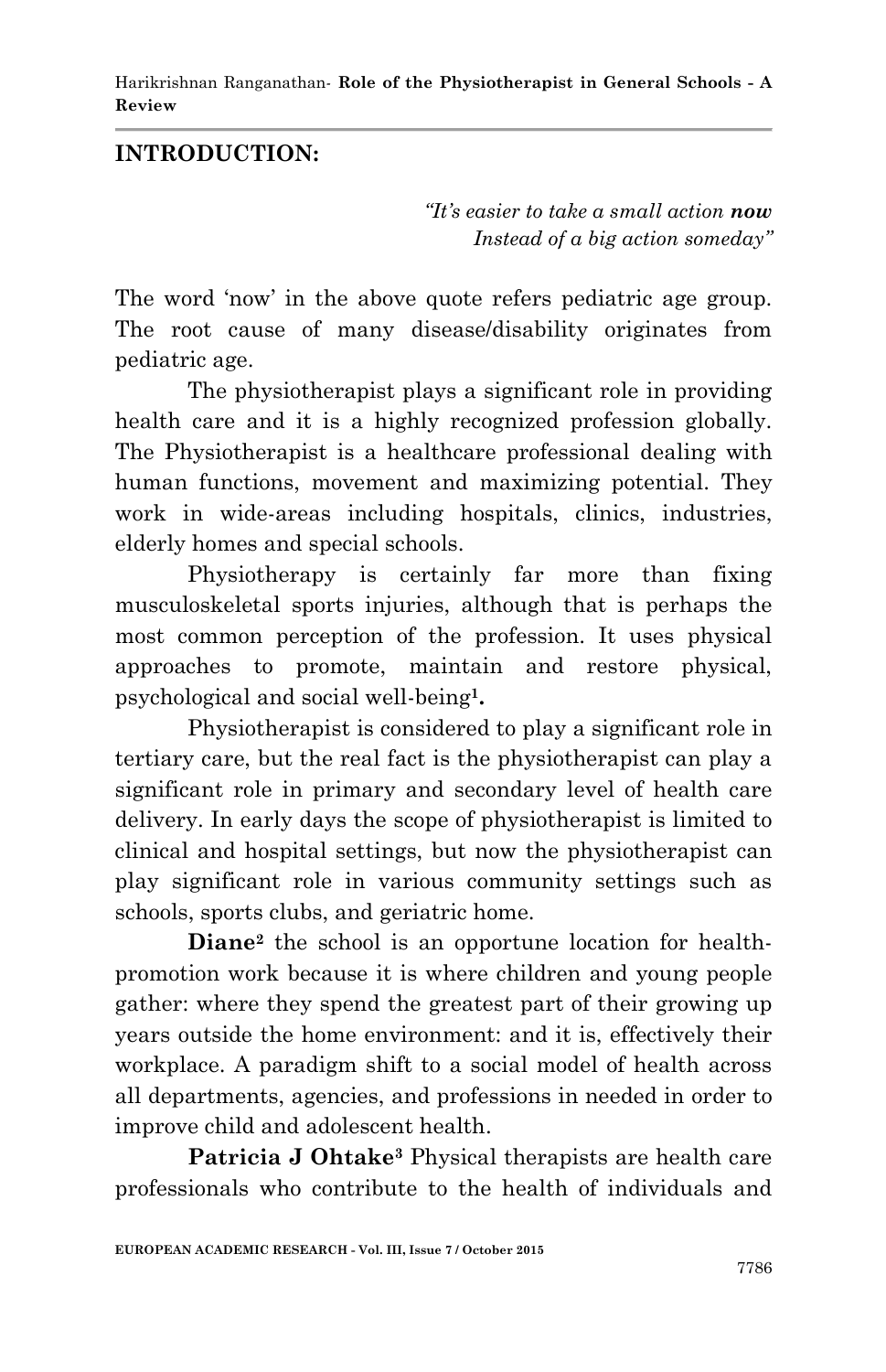communities through their roles as practitioners, educators, scientists, consultants, and administrators. Physical therapists serve as consultants by sharing their professional advice or opinion with patients, other health care providers, businesses, schools, and other organizations including government agencies.

# **OPERATIONAL DEFINITION:**

In this study the word Physiotherapist and Physical therapist is used interchangeably.

#### **General school:**

According to this study, the term general school refers to the school that doesn"t have physically challenged (disabled) or mentally challenged (disabled) children. It includes both primary school and secondary school.

# **NEED FOR THE STUDY:**

The scope and role of physiotherapist in general schools have been discussed by various experts in various text books, journals and in media statements. So far, no single study aimed to compile the role of the physiotherapist in general schools. Moreover if the significant role of the physiotherapist in general schools is identified and consolidated in a study will give a glimpse to the policy makers to consider the appointment of physiotherapist in general schools.

# **METHOD:**

A review was conducted with key words: physiotherapy ,school children in various electronic database such as Google, Google scholar, Pub med and Pediatric Physical Therapy journal.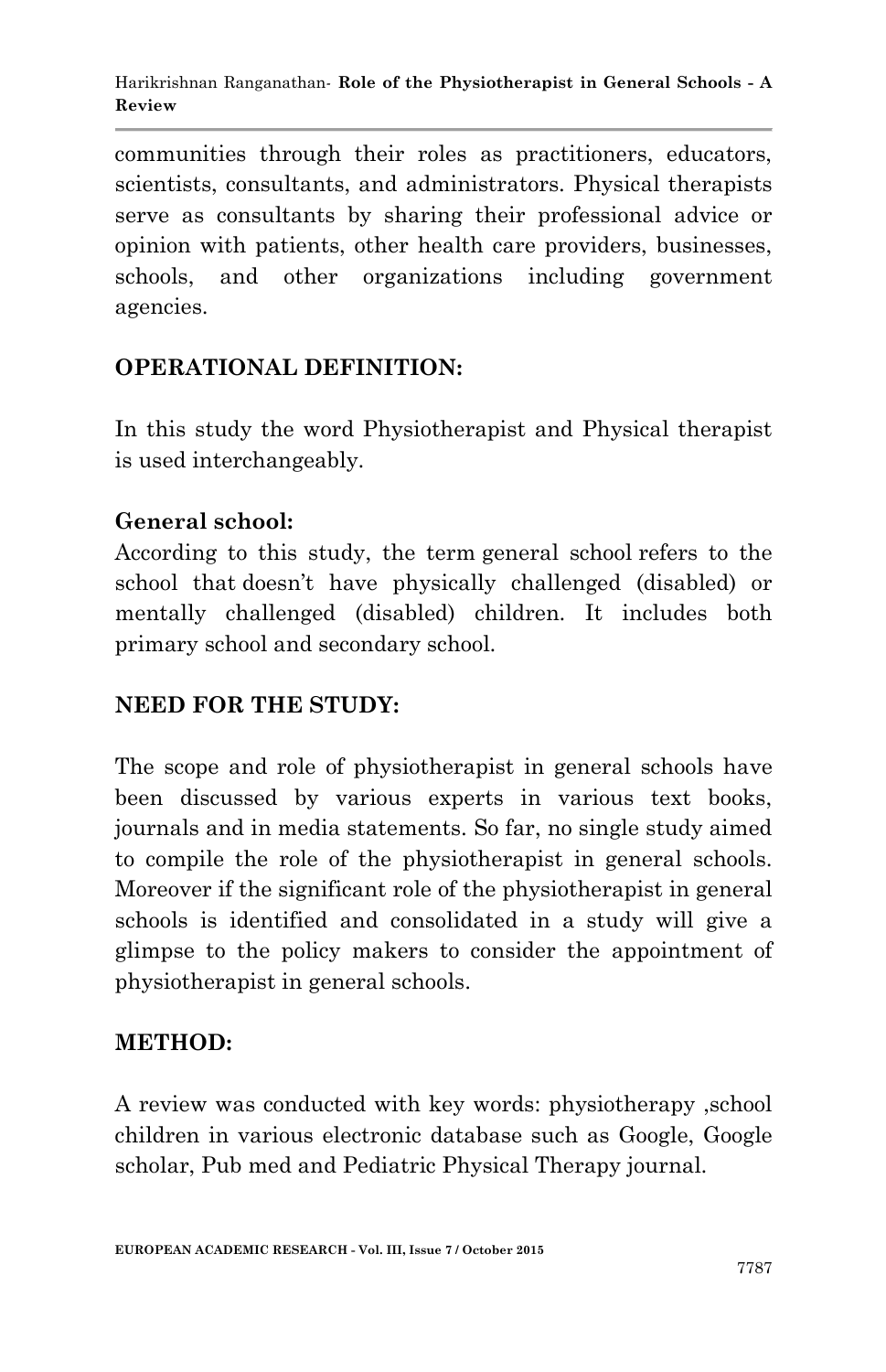# **ROLE OF PHYSIOTHERAPIST IN SCHOOL CHILDREN:**

The role of Physiotherapist is discussed under various headings.

#### **1. Posture education/correction:**

**Claudia Jehle<sup>4</sup>** Studies indicate that the number of schoolchildren with postural imbalances has increased in recent decades.

As a result of the lack of exercise in the daily routine, the prevalence of insufficient motor fitness, postural disorders and overweight has increased during the last decades. (Brettschneider et al., 2006; Graf et al., 2006; Opper et al., 2005)**4.**

Depending on the kind of study and statistics, between 40–65% of growing children and adolescents show postural and motor developmental deficits (Hollmann and Hettinger, 2000; Ketelhut and Bittmann, 2001)**<sup>4</sup>** .

**Toma<sup>5</sup>** Screening in school aged children is of major importance in detecting and correcting physical deficiencies and parents and children must be aware of the importance of preventive factors that help children in maintaining a right attitude in classroom. Programs to detect and recover any deficiencies must be established by qualified personnel, doctors and physical therapists.

**Goodgold<sup>6</sup>** Physical therapists should assume leadership in school-based backpack safety programs, follow-up evaluation is essential in assessing initial outcomes as well as the maintenance of program benefits.

# **2. School Ergonomics:**

Mohd Azuan et al.,<sup>7</sup> also indicated that school-related factors such as backpack and school furniture had been identified as a common risk of musculoskeletal disorder and back pain.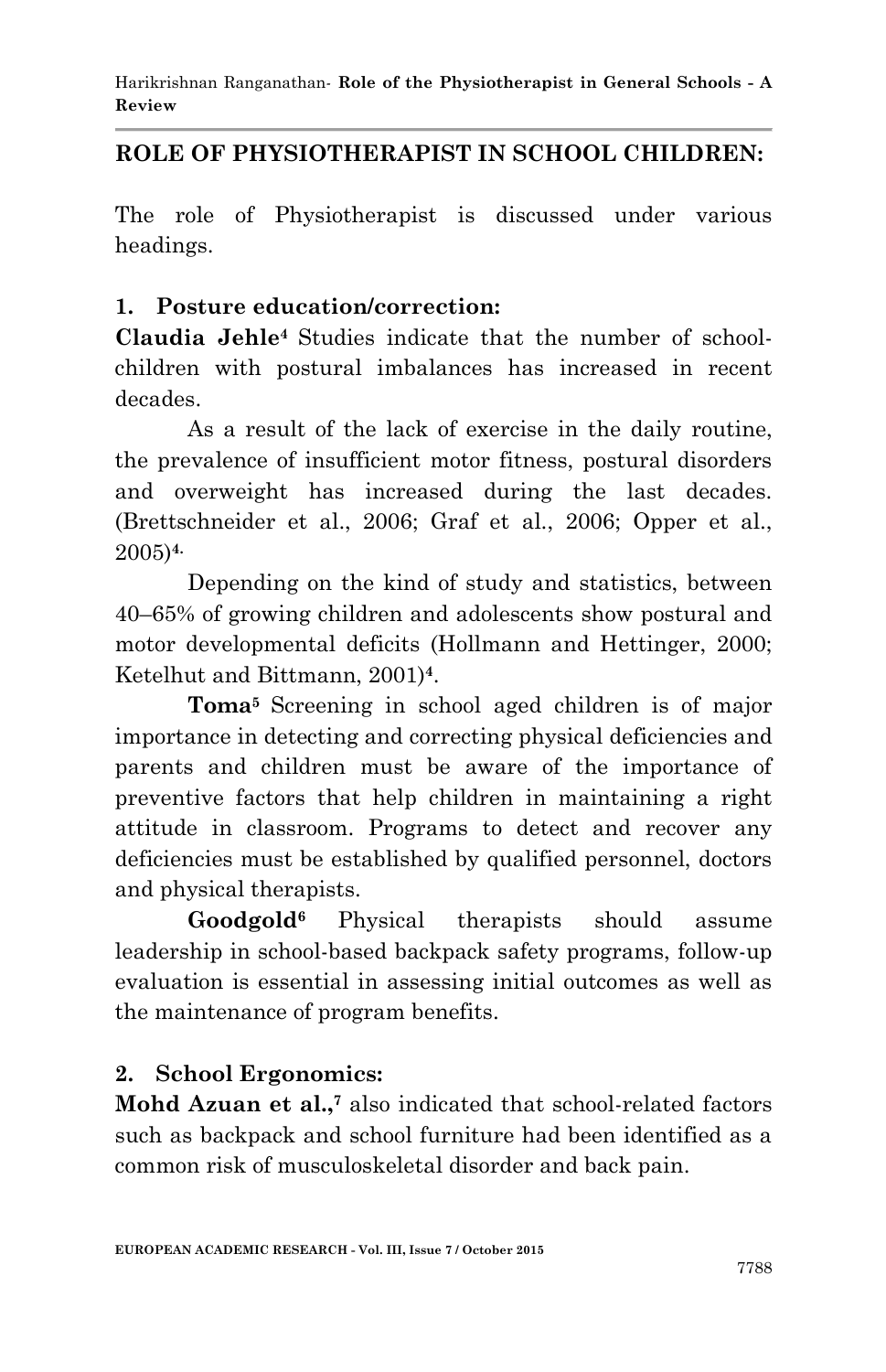**Adila et al., <sup>8</sup>** In their study proved that School workstation is mismatched for students body size. An ergonomic intervention is needed to improve working posture, work performance and level of comfort.

**Drzal et a**l **<sup>9</sup>** Children should be educated on ergonomics by teachers, physiotherapist or nurses, including instructions on carrying a backpack and the effects of disregarding the basic rules on body posture, as part of their school curriculum.

**Lorna<sup>10</sup>** believes the principles of good ergonomics should apply in the classroom as in the workplace to minimize the risk of developing common conditions associated with computer use and prolonged sitting in young people. These include: Comprehensive workstation risk assessments, changes to workstations where necessary and appropriate information and training on safe computer use - including posture, changes in activity and breaks. These effective principles, simple in practice, can then be applied to situations

# **3. Physical fitness**

The developmental tendency in the health and fitness status of the next generation is, according to experts, increasingly becoming a cause for concern**<sup>4</sup>** .

The prevalence of child obesity is increasing rapidly worldwide (**WHO 1998**) **11** .

Obese children of school-prepuberty age have high prevalence to remain obese in adulthood (**Biro & Wien, 2010, Whitaker et al., 1997; Serdula et al., 1993**).Percentage of children aged 6-11 years who are overweight in the U.S. has increased from 7% to 20% in 2008, tripled compared to the 1980**<sup>12</sup> .**

**S.A. Goodgold<sup>13</sup>** Schools are an ideal site for physical therapists to assume a leadership role in promoting increased participation in physical activity.

**Roya Kelishadi<sup>14</sup>** conducted a systematic review on controlling childhood obesity. The findings suggest that among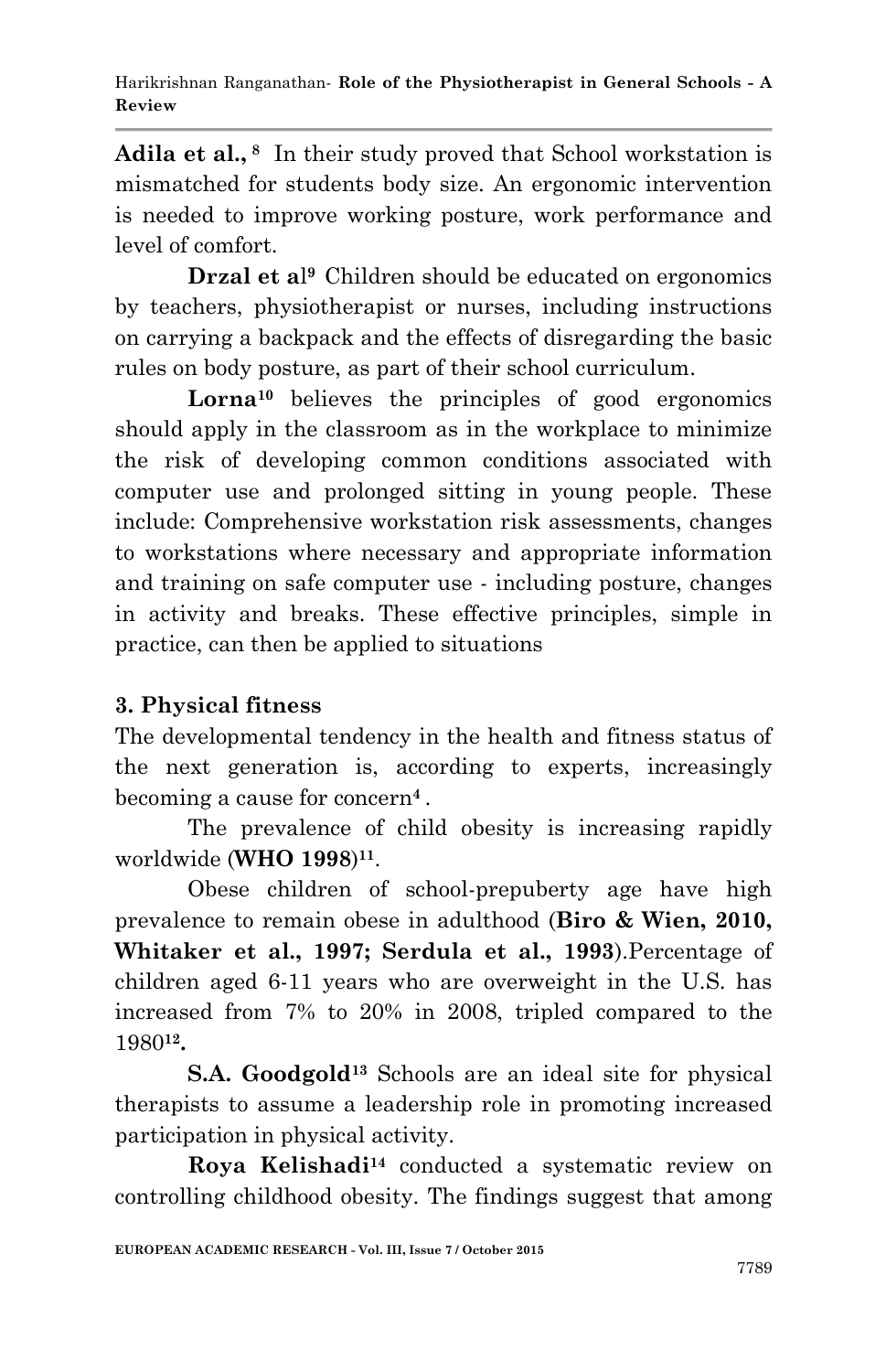different types of interventional programs for management of childhood obesity, a multidisciplinary approach in schools in which children"s family are involved, can be the most feasible and effective approach. As teachers and parents are the best role models, it will be easier to accustom children with healthy dietary, Physical activity, and behavioral habits.

**Wagner<sup>15</sup>** Intervention in schools by physical therapists and nutritionists may be effective in decreasing physical, social and emotional consequences in overweight and at risk middle school students.

**V. Burke et al**., **<sup>16</sup>** conducted a Controlled Trial of Health Promotion Programs in 11-Year-Olds Using Physical Activity "Enrichment" for Higher Risk Children. This article was relevant to pediatric physical therapists, especially those in the school system working with preadolescent children. Physical therapists can recommend to children at higher risk of cardiovascular problems to be physically active to reduce their future risk. Physical therapists can also follow through on their recommendations by implementing programs to increase children"s physical activity.

# **4. Back care**

Today already one third of all primary school children have back pain **(Opper et al., 2005; Prätorius and Milani, 2004)4.** School children back pain is a great health problem needs more effort and attention from health professionals**<sup>17</sup> .** Nearly one third of all primary school children have back pain (**Opper et al., 2005; Prätorius and Milani, 2004**) **4 .**

**Inmaculada Calvo-Muñoz<sup>18</sup>** conducted a metaanalysis on Preventive physiotherapy interventions for back care in children and adolescents. The purpose of this study was to review the empirical evidence regarding preventive physiotherapy interventions for back care in children and adolescents, and to ascertain the most efficacious treatments, in what way and under which circumstances. The combined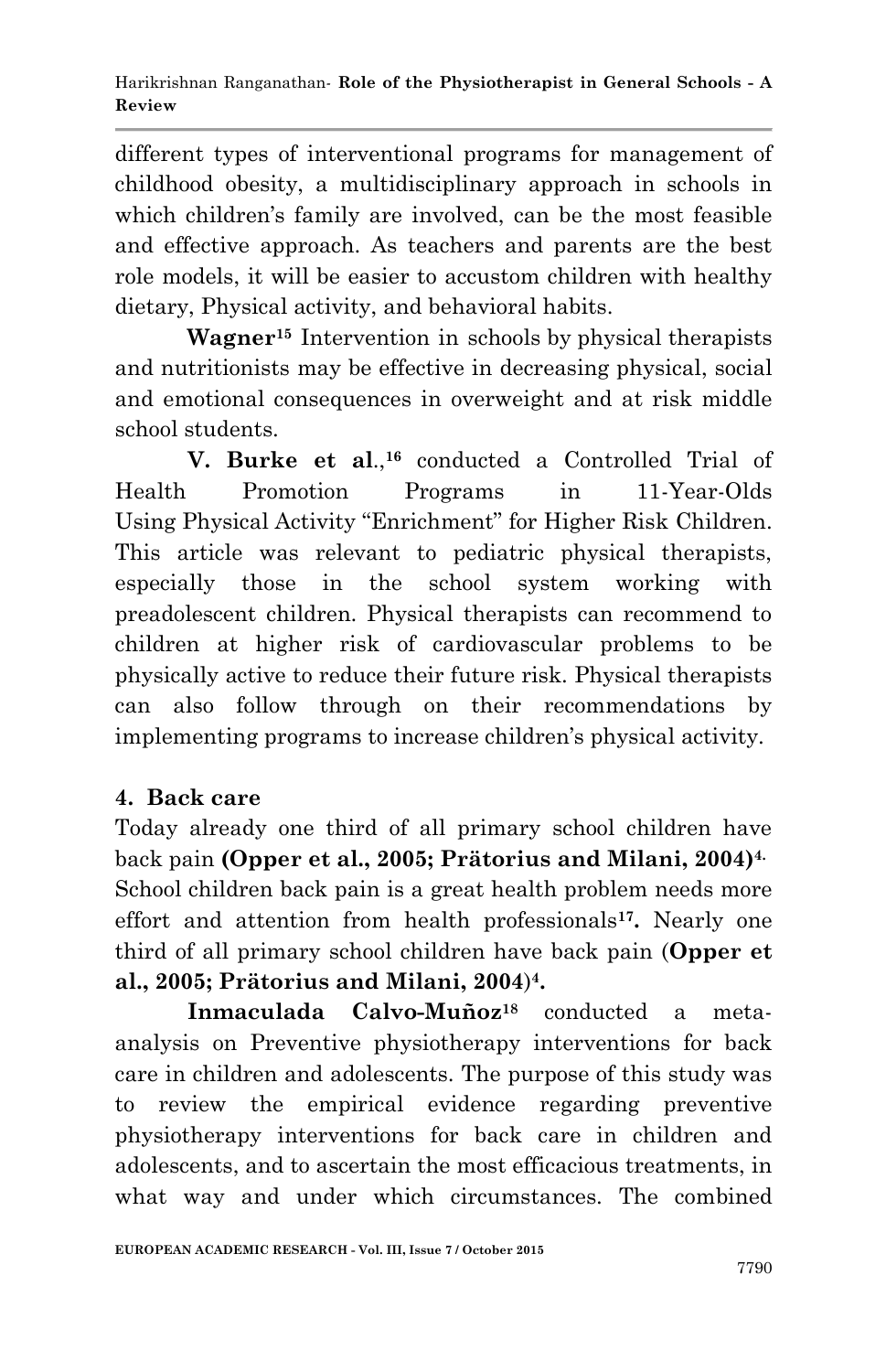treatment of postural hygiene with physiotherapy exercise has been proven to be the most efficacious in relation to the two outcome variables: behaviours and knowledge. The treatments were successful in significantly increasing the behaviours and knowledge acquired both in the posttest and in follow-up.

# **Few studies related to back care programme in schools are listed below:**

**Back on Track19: a school-based back care education programme** evolved as a collaborative with a physiotherapist in England. A comprehensive school in Port Talbot was willing for "Back on Track" to be piloted with Year 8 pupils aged 12/13 years who had participated in the initial questionnaire. In the spring/summer term 2013, pediatric physiotherapists delivered "Back on Track" to 106 pupils as part of their pastoral care curriculum. The programme started with interactive feedback sessions to educate the pupils on anatomy as well as key risk factors associated with back problems. The pupils participated in four short practical workshops in small groups addressing the following: • Lifting and your spine; • Daily activities and your spine; • School bags and your spine; • Posture and your spine. On completion, pupils had a quiz and a questionnaire to complete. A total of 69% gave a rating of 4/5 or 5/5 for how much they enjoyed the programme, and 60% gave a 4/5 or 5/5 for how interesting they found the sessions; 80% stated they would like to learn more about keeping their back healthy. Overall, "Back on Track" has been successful in raising awareness of the importance of back care education in school children

**Dolphens et al., <sup>20</sup>** investigated the long-term effectiveness of a spine care education programme conducted in 9 to 11-year-old schoolchildren. The study sample included 96 intervention subjects and 98 controls. Intervention consisted of a 6-week school-based back education programme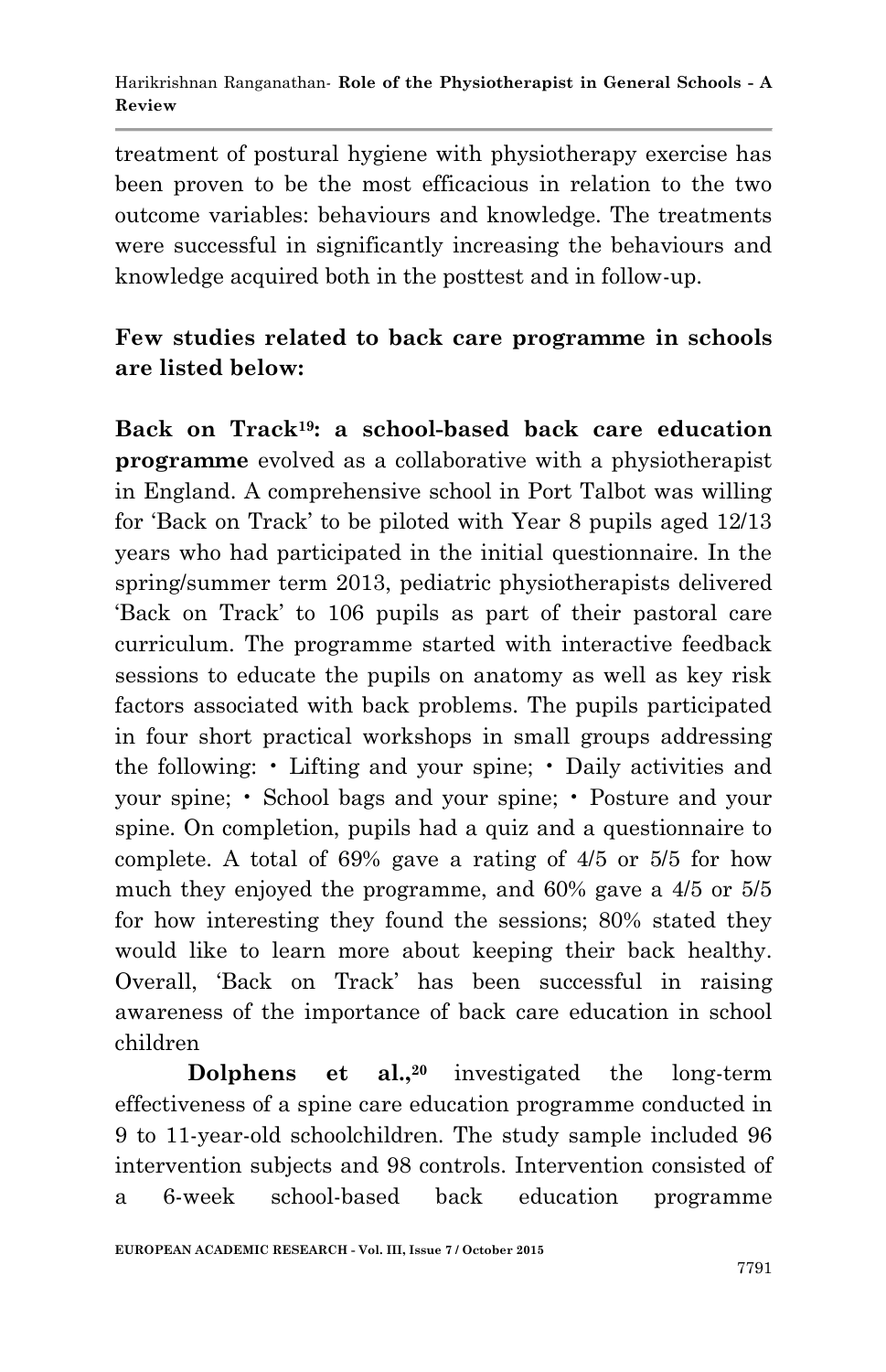(predominantly biomechanically oriented) and was implemented by a physical therapist. Self-reported outcomes on back care knowledge, spinal care behaviour, self-efficacy towards favorable back care behavior, prevalence of back and neck pain during the week and fear-avoidance beliefs were evaluated by the use of questionnaires. Post-tests were performed within 1 week after programme completion, after 1 year and after 8 years. Whereas the educational back care programme resulted in increased back care knowledge up to adulthood  $(P < 0.001)$ , intervention did not change spinal care behavior or self-efficacy. Pain prevalence figures increased less in the experimental group compared to the controls over the 8 year time span, yet statistical significance was not reached. Dropout analysis revealed spinal pain prevalence rates to be different in both groups throughout the study, including at baseline. Back education at young age did not reinforce fearavoidance beliefs up to adulthood. Predominantly biomechanical oriented back education in elementary schoolchildren is effective in improving the cognitive aspect of back care up to adulthood, yet not in changing actual behavior or self-efficacy. The current study does not provide evidence that educational back care programme have any impact on spinal pain in adulthood. The true long-term impact of schoolbased spinal health interventions on clinically relevant outcome measures merits further attention.

# **5. Others:**

Apart from the above mentioned common, well-known role of physiotherapist, few uncommon but significant roles of them are identified and enumerated below.

# **a. Management of constipation:**

Constipation is a commonly encountered symptom in schoolaged children. Chronic constipation is one of the more common, yet challenging conditions encountered in pediatric practice**<sup>21</sup>** .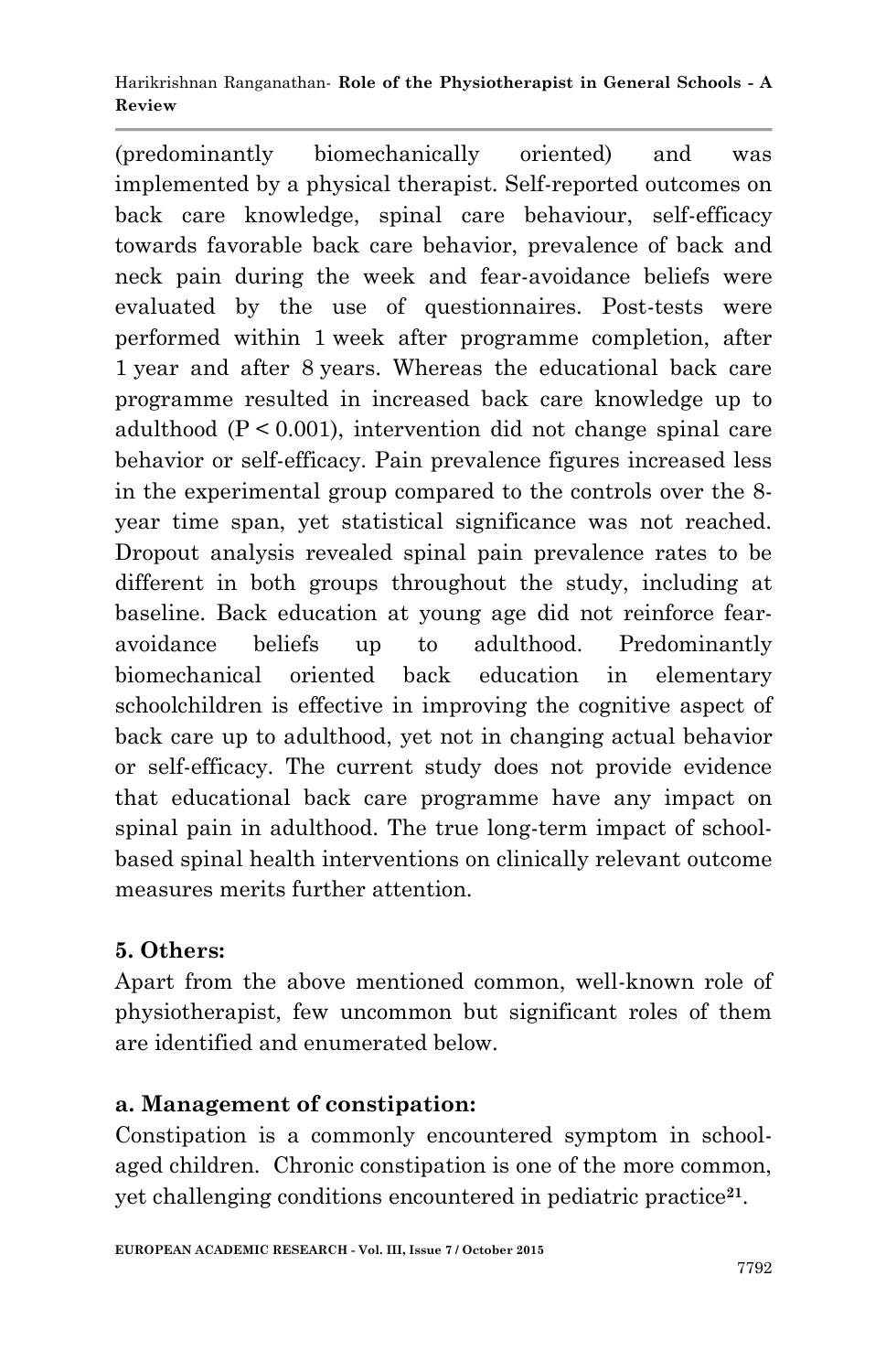**Marieke L van Engelenburg et al., <sup>22</sup>** designed a two-armed multicentre randomized controlled trial. Children with functional constipation according to the Rome III was included. The control group received standard medical care, involving at least three contacts during five months, whereas the experimental group received standard medical care plus pelvic physiotherapy, with a maximum of six contacts. The study duration was six months from randomisation, with a three-year recruitment period. The primary outcome is the absence of functional constipation according to the Rome III criteria.

# **b. Motor skills<sup>23</sup> :**

Studies have shown that 10-15 % of Danish children have unstable motor skills, when they start school. As developed gross motor skills and fine motor skills are essential for kids to be able to do everyday tasks such as playing ball, drawing, eating with a fork and a knife, and establishing social relations. Children"s physiotherapist, Louise Hærvig, the local school, and bObles initiated the project. The test project focused on children in two kindergarten classes, which all had their motor skills tested before the project started. The two classes were divided into a "test class" and a "comparison class". In the test class all chairs were replaced with the bObles Worm, while the comparison class continued using normal classroom chairs. The goal of the study was to test if the test class using the bObles Worm as chairs were able to develop their gross and fine motor skills faster and better than the other class, within 26 weeks.

The results show that the children in the test class have developed their fine motor skills significantly within two tests; playing different ball games and testing the dynamic balance. They believe this is because the children have obtained a better sitting balance and postural stability by sitting on the Worm, as it allows them to be in movement while sitting. Another benefit of the Worm is that the time the children could stay seated and listen to the teacher, had increased significantly. The results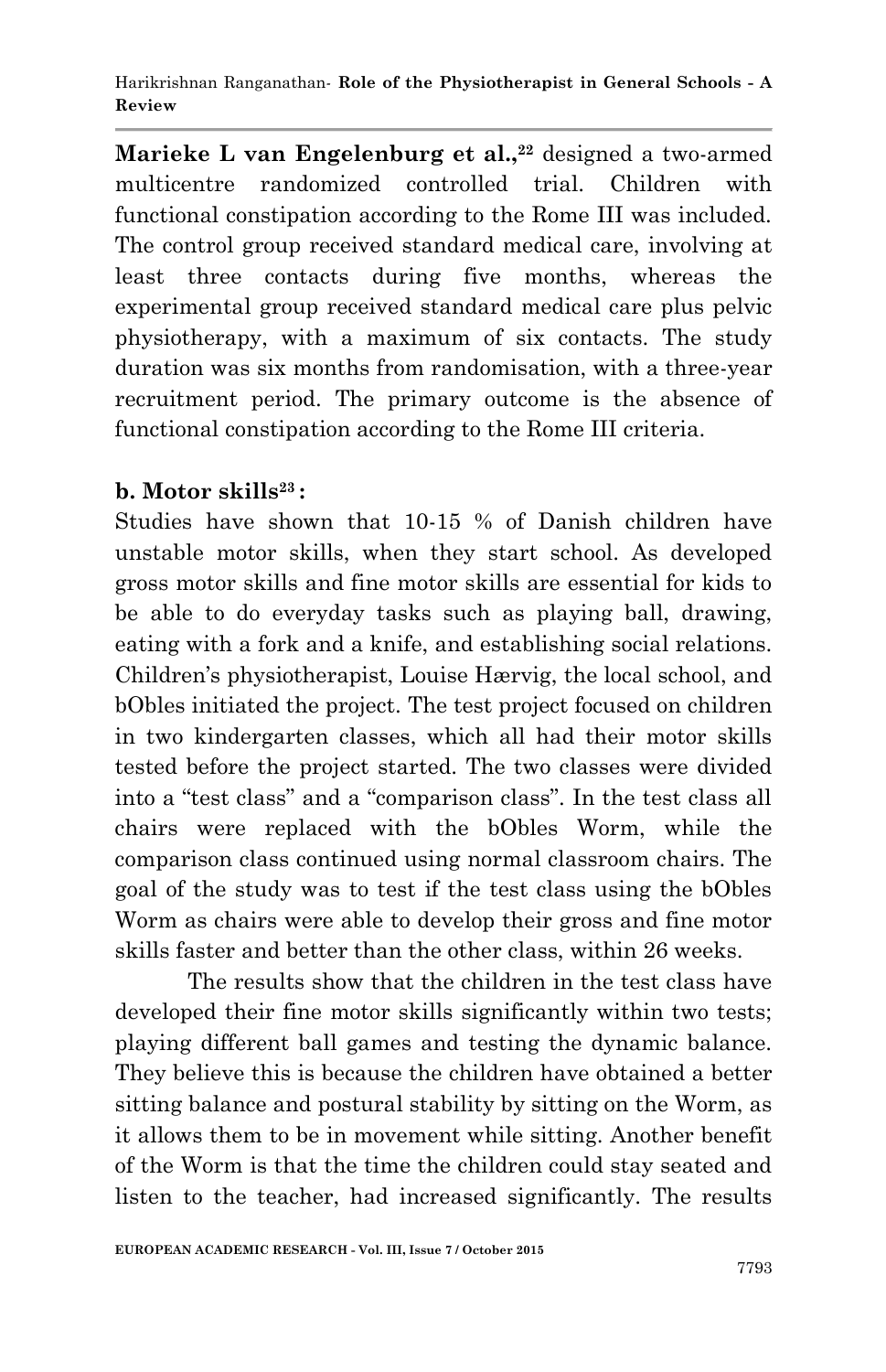show that the children were able to stay concentrated for much longer while seated in class, because they are naturally moving while sitting on the Worm.

# **6. Role of physiotherapist for teachers:**

The role of Physiotherapist in general schools doesn't stop with children. A review related to the physiotherapist role for school teacher is identified and mentioned below.

Jefferson Paixão Cardoso**<sup>24</sup>** studied the prevalence of musculoskeletal pain according to socio-demographic and occupational variables among elementary school teachers. A cross-sectional study included all 4,496 school teachers of the municipal elementary education network of Salvador, Bahia, Brazil. There was a high prevalence of musculoskeletal pain in lower limbs  $(41.1\%)$ , upper limbs  $(23.7\%)$  and back  $(41.1\%)$ . The overall prevalence of musculoskeletal pain related to any of the three body segments was 55%.

**Figl-Hertlein A <sup>25</sup>** Classroom teaching contributes to a range of occupational health issues related to general health as well as ergonomics that can be prevented or addressed by physiotherapists.

Cluster randomized pilot study using a convenience sample was performed to explore the potential effects of a physiotherapy-directed occupational health programme individualized for school teachers in eight Austrian regional secondary schools. Schools and their teachers were recruited and allocated to an intervention group (IG,  $n = 26$  teachers) or a control group (CG,  $n = 43$  teachers). Teachers were eligible to participate if they reported no health issues that compromised their classroom responsibilities.

The IG participated in an individualized physiotherapydirected occupational health programme (six 30-minute sessions) related to ergonomics and stress management conducted over a 5-month semester. The CG had a pseudointervention of one oral education session.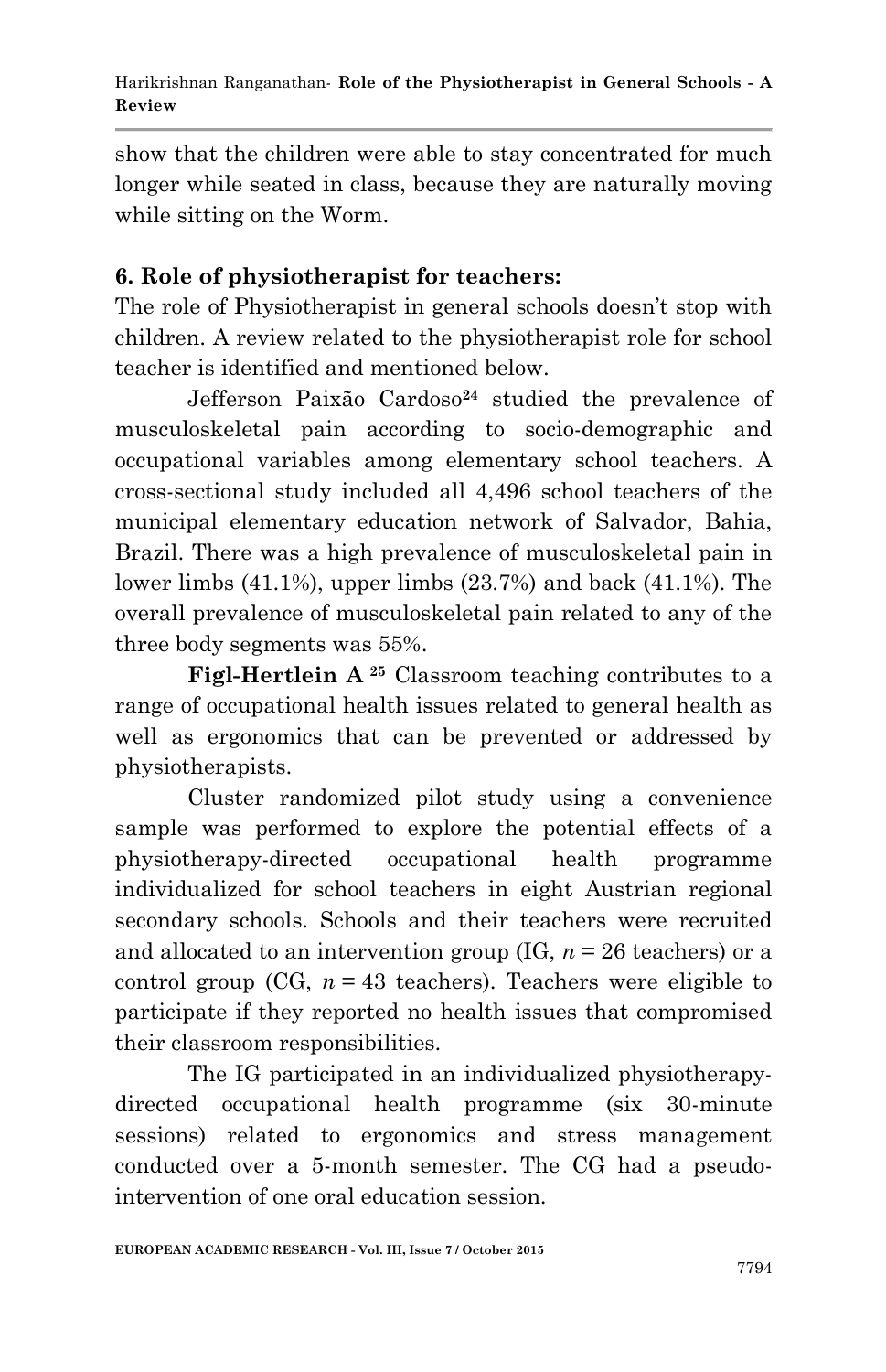Primary outcomes included scores from the physical and mental components and health transition item of the Short-Form-36 Health Survey questionnaire (SF-36), and emotional well-being and resistance to stress items from the work-related behavior and experience patterns questionnaire. Data were collected before and after one semester. The primary outcome measure, the SF-36 physical component score, showed a reduction in the CG and no change in the IG, meaning that the CG deteriorated over the study semester while the IG did not show any change. A physiotherapy-directed occupational health programme may prevent deterioration of physical health of school teachers in one semester (proof of concept). This pilot study provided valuable information to inform the design of replication and extension studies related to this work.

# **7. Physiotherapy in high school curriculum:**

A study that explored about the inclusion of physiotherapy as a subject in secondary curriculum has been identified in the literature search has been mentioned below.

**Abd. Razak Zakaria et al., 26** investigated the need for change in the Malaysian secondary school curriculum. The study involved 30 experts in physiotherapy and the experts were chosen through purposive sampling. The Delphi Technique was used to build items for the need of introducing the physiotherapy subject in the secondary school curriculum. The findings clearly show that the Ministry of Education (MOE) in general and the Curriculum Development Centre (CDC) in particular must revise the existing curriculum in all secondary schools by introducing the physiotherapy curriculum.

# **DISCUSSION:**

This study is one among the pioneer study attempted to consolidate the role of the Physiotherapist in general schools. It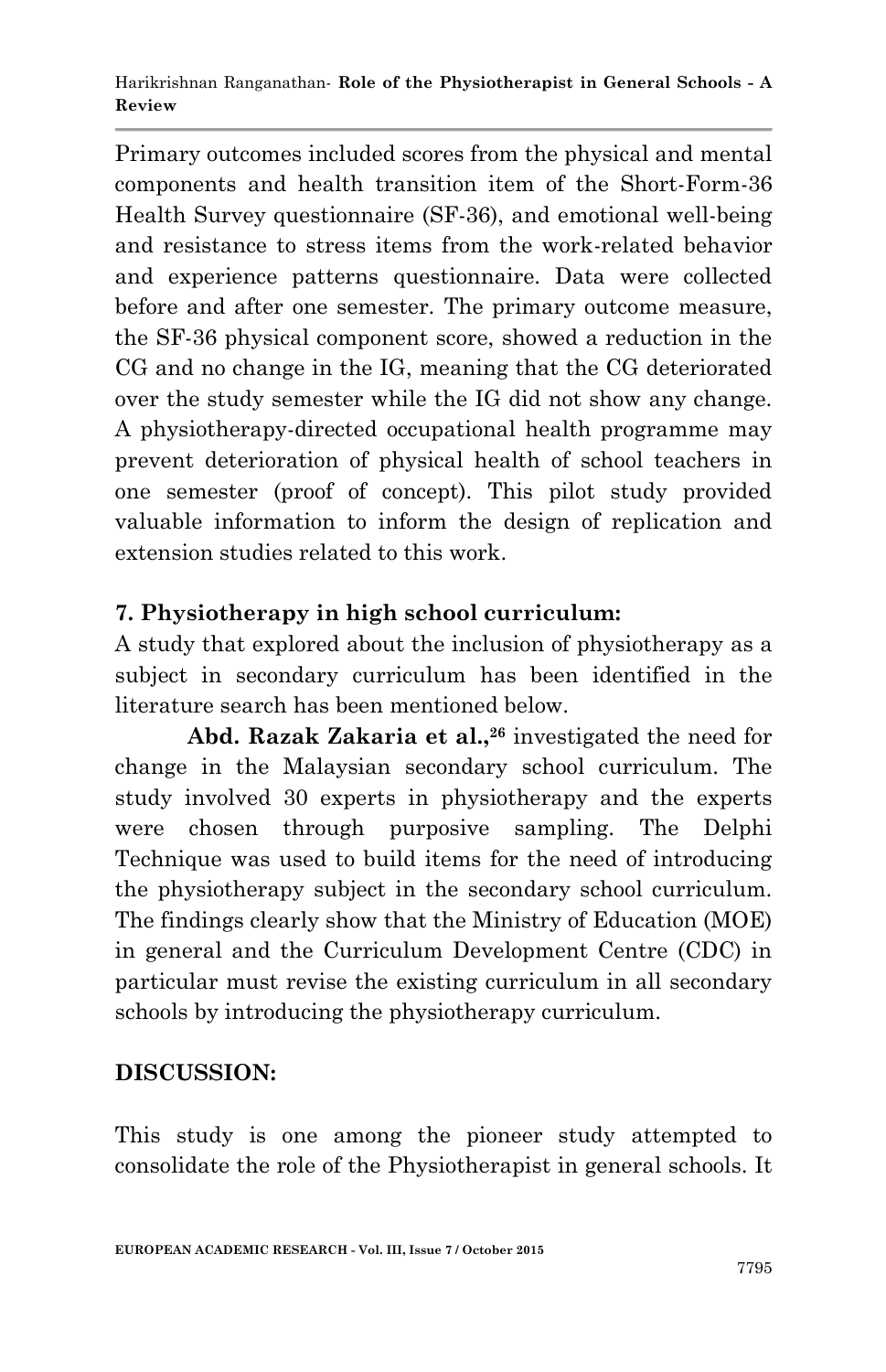depicts the need, scope and various role of physiotherapist in general schools.

According to this review, the physiotherapist can prevent and manage the postural deficiencies in school children. The Physiotherapist can play a significant role in school based back pack safety programme and in school ergonomics.

The sound knowledge and expertise of physiotherapist in body mechanics, postural assessment and Occupational ergonomics makes them competent in the management of postural deficiencies and provision of good ergonomics for school children.

In this study it has been highlighted that Physiotherapist can play a lead role to combat child obesity, which is a sprouting global issue. The Physiotherapist knowledge and skills in exercise prescription; fitness management can aid them to manage child obesity at school levels.

This study has also given an insight about the various back care programme such as back on track, spine care education programme. The above mentioned programmes are the Physiotherapist implemented back care programme in school children. The various obscure role of physiotherapist in schools such as pelvic physiotherapy as a remedial measure for functional constipation, replacement of conventional chairs with bobbles to enhance faster gross and fine motor skill has been explored in this review.

There is a myth prevailing globally that Physiotherapist play a indispensable role in the tertiary level of management. But in this review it has been highlighted that the Physiotherapist can implement various health promotion programme to increase the physical activity to reduce the risk of cardiovascular problems in higher risk children in schools. This role of Physiotherapist reassures that the physiotherapist can also play a role in primary level of management.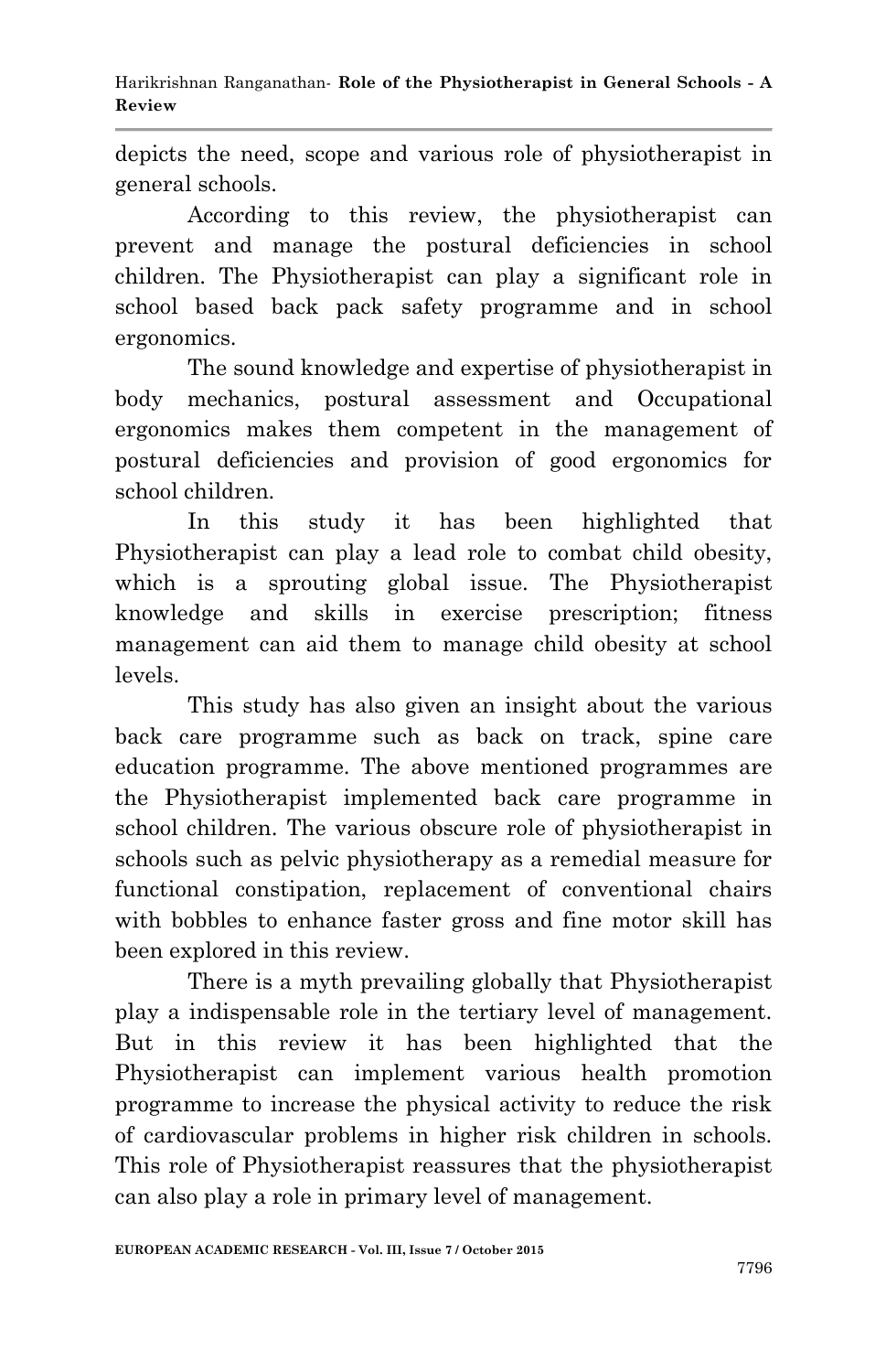The role of physiotherapist in general schools doesn't stop with children. This review has enlightened the Physiotherapist directed occupational programme can forestall the deterioration of the physical health of school teachers.

Interestingly, this literature search has identified a study that investigated the need of inclusion of Physiotherapy subject in the curriculum of secondary schools. In future, if the Physiotherapy subject introduced in secondary school curriculum, the role of Physiotherapist will be magnified further. They may play a role of academician in addition to the existing role of clinician in order to deliver the physiotherapy subject to the school students.

In spite of theoretical background and practical experiences suggest that physiotherapist can also play a considerable role in Sports training, Foot wear modification, and Prevention of chronic non – communicable diseases. There is no adequate study to explore or investigate the scope of the Physiotherapist in the above mentioned areas.

In summary, research evidence supports the significant role of physiotherapist in the school setting. Physical therapists need to share the evidence supporting the effectiveness of physiotherapy intervention in the school system with clients, educators and funding agencies.



**Figure 1: Summarise the role of the Physiotherapist in general schools based on the current review.**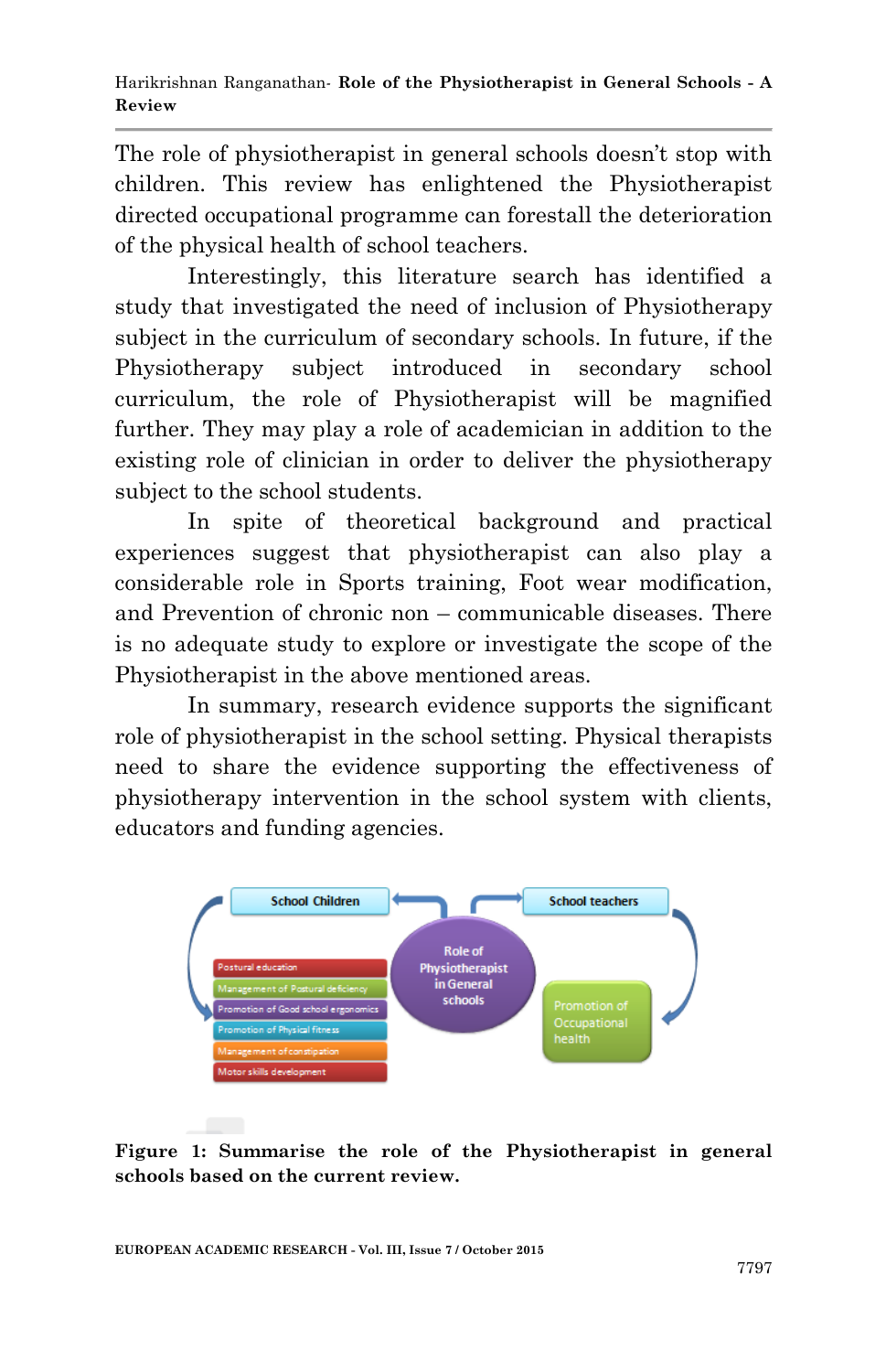# **LIMITATIONS OF THE STUDY:**

The major limitation of this study is lack of adequate evidences. Only few studies have been done precisely related to this topic. So far, no single review or RCT including all the components of the study title is performed.

# **RECOMMENDATIONS:**

- Further research is recommended to evaluate, identify and summarise the role of Physiotherapist in the general schools.
- Analyze the role of physiotherapist rather than the clinical setting.
- $\triangle$  Appointment of Physiotherapist in general schools can be considered.

#### **CONCLUSION:**

The Physiotherapist has a significant role in general schools. But only few roles of Physiotherapist in general schools are researched.

# **ACKNOWLEDGEMENT:**

First of all, I am grateful to my parents Mr. & Mrs. Ranganathan for their inspiration and motivation .I would like to thank my Head of the Department Dr. Noorulainah Jalaludheen for the constant encouragement. I also would like to Thank Mr. Abid Hussain Bhat for his valuable suggestions. I would like to thank my wife Mrs. Kamalambal for her constant support and encouragement. I place my sincere gratitude to one and all who directly or indirectly have lent their helping hands in this study.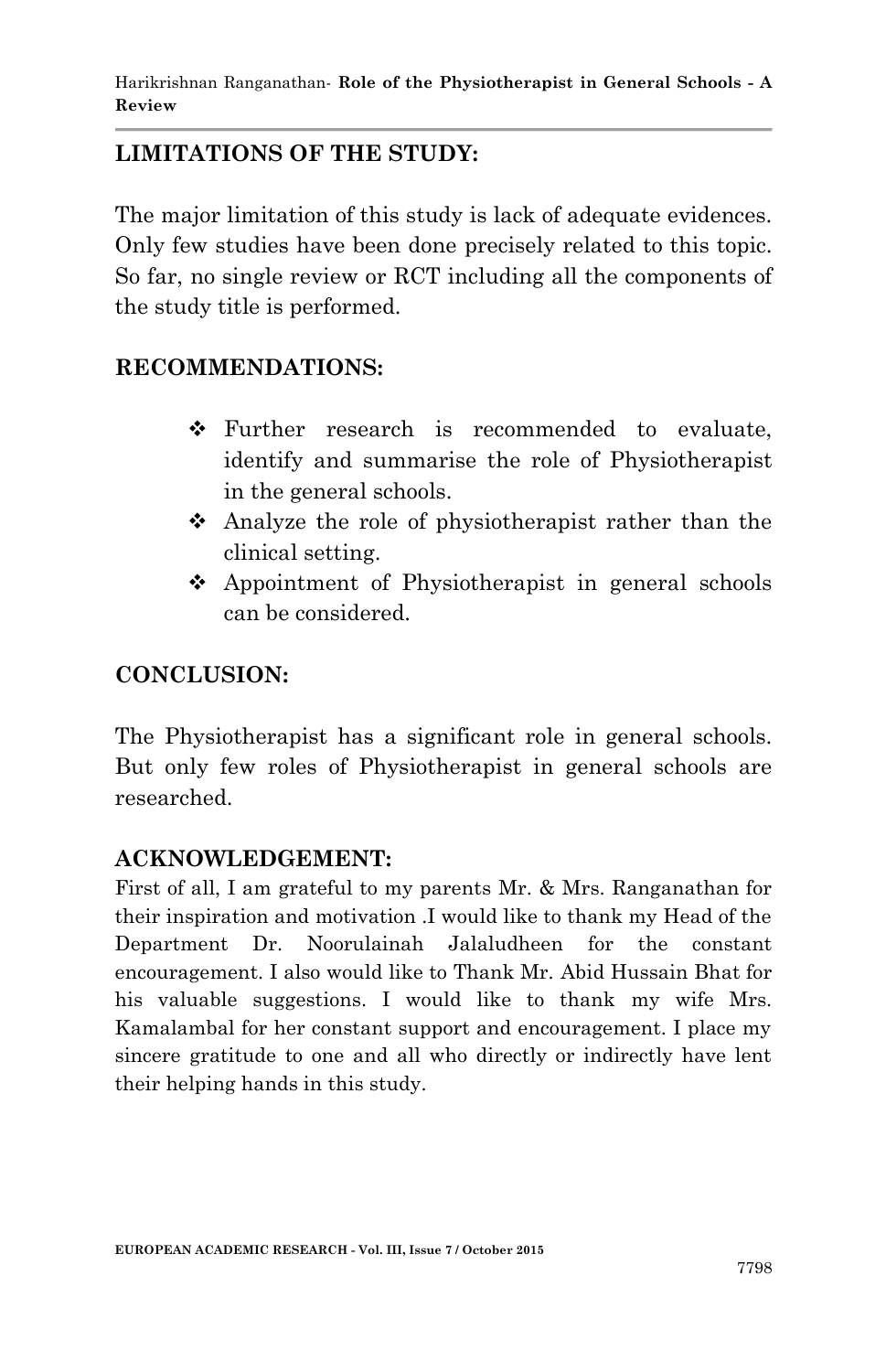# **BIBLIOGRAPHY**:

- 1. Dissanayaka, Thusharika D, and Shayama Banneheka. 'Awareness in Physiotherapy among High School Students'. *International Journal of Scientific and Research* 4, no. 7 (2014): 1.
- 2. Debell, Diane. *Public Health Practice & The School Age Population*. UK: CRC Press, 2007.
- 3. Ohtake, Patricia J. 'Physical Therapy Key Component Of The Rehabilitation Team'. *International Encyclopedia Of Rehabilitation*, 2010.
- 4. Jehle, Claudia, and Jürgen Kühnis. 'Postural Assessment Of Primary School Children'. *Schweizerische Zeitschrift Für «Sportmedizin Und Sporttraumatologie* 59, no. 3 (2011): 133-135.
- 5. Stefan, Toma, Ciucurel Constantin, and Iconaru Elena Ioana. 'Prevention and Correction of Spine Deficiencies In School Aged'. University of Pitesti.
- 6. Goodgold, S.A., and M.M Blackman. 'School-Based Backpack Health Promotion'. *Pediatric Physical Therapy*, no. 2004 (2004): 55.
- 7. Mohd Azuan, K., H Zailina, B. M. T Shamsul, M. A Nurul Asyiqin, M. N. Mohd Azhar, and I Syazwan Aizat. 'Neck, Shoulder, Upper Back and Lower Back Pain and Associated Risk Factors among Primary School Children In Malaysia'. *Applied Sciences* 10, no. 5 (2010): 431-435.
- 8. Md Hashim, Adila, and Siti Zawiah Md Dawal. 'Evaluation of Students" Working Postures In School Workshop'. *International Journal Of Ergonomics* 3, no. 1 (2013): 25.
- 9. J, Drzał-Grabiec, Truszczyńska A, Rykała J, Rachwał M, Snela S, and Podgórska J. ''Effect Of Asymmetrical Backpack Load On Spinal Curvature In School Children'. *Work*, 2014.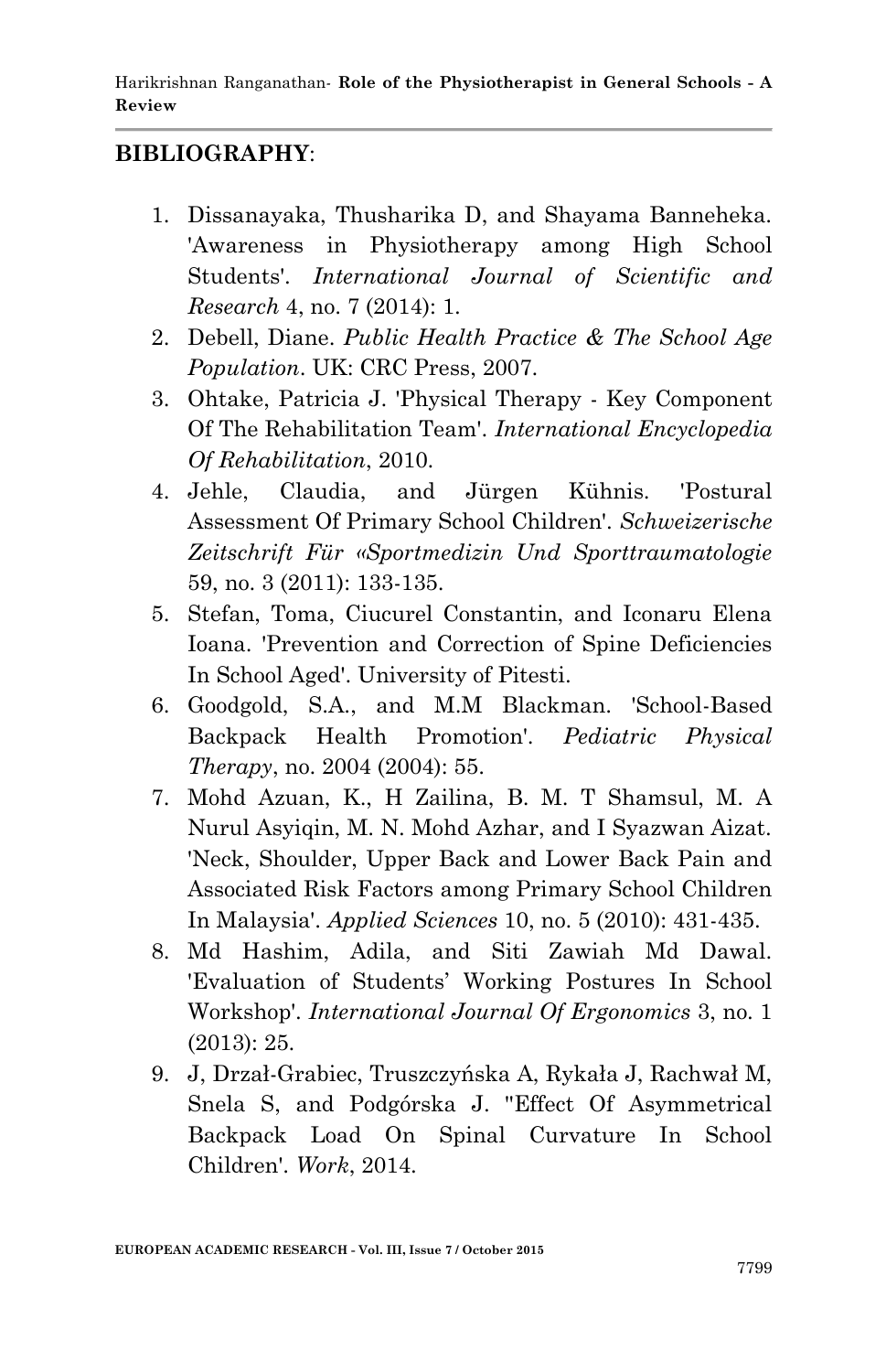- 10. 'Physiotherapy for Children in Schools | Children First Physiotherapy'. *Childrenfirstphysio.Co.Uk*,2015.http://www.childrenfirst physio.co.uk/practicePhsyioInSchools.shtml.
- 11. 2015. http://www.maso.org.my/spom/chap6.pdf.
- 12. Đokić, Zoran, and Bojan Međedović. 'Relationship between overweight'. Novi Sad, Serbia, n.d.
- 13. Goodgold, S.A, W.M Osborn, and S.J Soroka. ''Effectiveness of School-Based Health'. *Pediatric Physical Therapy*, 2004, 56.
- 14. Kelishadi, Roya, and Fatemeh Azizi-Soleiman. ''Controlling Childhood Obesity: A Systematic Review On Strategies And Challenges'. *Journal of Research in Medical Sciences* 19 (2014): 993-1008.
- 15. R, Barbara. ''Exercise and Nutrition School Program for Adolescents Classified as at Risk for or Overweight'. *Pediatric Physical Therapy* 18, no. 1 (2006): 109-110.
- 16. Burke, V, R.A Milligan, and C Thompson, et al. ''A Controlled Trial Of Health Promotion Programs In 11- Year-Olds Using Physical Activity "Enrichment" For Higher Risk Children''. *Journal Of Pediatrics* 132 (1998): 840–847.
- 17. Ibrahim, Amal H. ''Incidence Of Back Pain In Egyptian School Girls: Effect Of School Bag Weight And Carrying Way'. *World Applied Sciences Journal* 17, no. 11 (2012): 1526-1534.
- 18. Calvo-Muñoz, Inmaculada, Antonia Gómez-Conesa, and Julio Sánchez-Meca. ''Preventive Physiotherapy Interventions for Back Care In Children and Adolescents: A Meta-Analysis'. *BMC Musculoskeletal Disorders* 13 (2012): 152.
- 19. '"Back On Track" Development Of A School-Based Back Care Education Programme'. *Perspectives in Public Health* 134.1 (2014): 18-19.